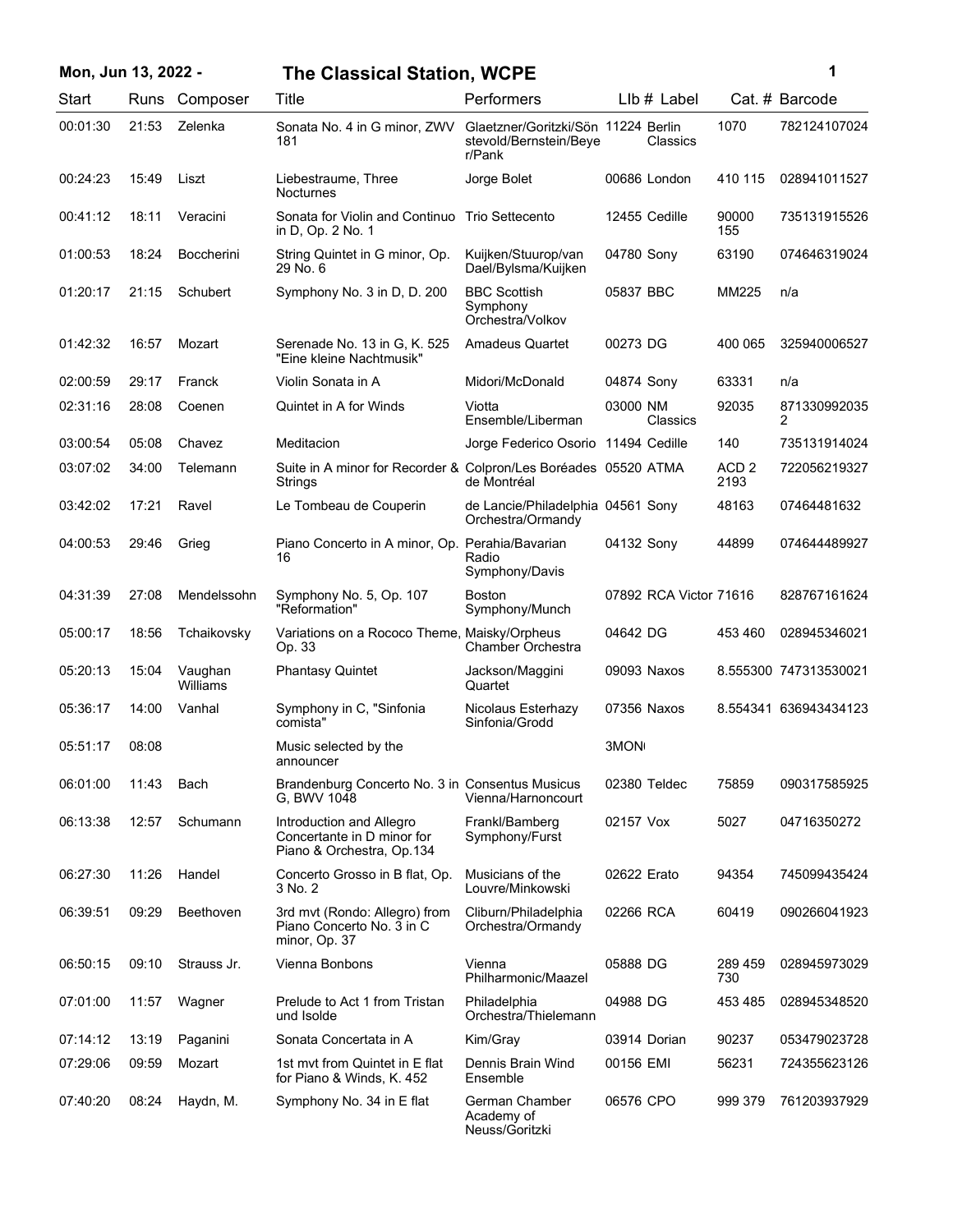| Mon, Jun 13, 2022 - |       |                | <b>The Classical Station, WCPE</b>                                                      |                                                                            |               |                                  |              | $\mathbf{2}$           |
|---------------------|-------|----------------|-----------------------------------------------------------------------------------------|----------------------------------------------------------------------------|---------------|----------------------------------|--------------|------------------------|
| Start               |       | Runs Composer  | Title                                                                                   | Performers                                                                 |               | LIb # Label                      |              | Cat. # Barcode         |
| 07:49:59            | 09:26 | Dvorak         | Finale from Symphony No. 8 in Royal<br>G, Op. 88                                        | Concertgebouw/Harno<br>ncourt                                              |               | 05127 Teldec                     | 87           | 3942-244 639842448727  |
| 08:01:00            | 11:01 | Vivaldi        | Concerto in G for 2 Mandolins,<br>RV 532                                                | Saint<br>Cliever/Schneider/Cha<br>mber Orchestra of<br>Toulouse/Auriacombe | 01503 EMI     |                                  | 69143        | 509997691432<br>4      |
| 08:13:16            | 06:44 | Hummel         | Rondo allegretto from Clarinet<br>Quartet in E flat                                     | Neidich/L'Archibudelli                                                     | 02916 Sony    |                                  | 57968        | 074645796826           |
| 08:21:15            | 06:50 | <b>Barrios</b> | La Catedral                                                                             | David Russell                                                              | 02908 Telarc  |                                  | 80373        | 089408037320           |
| 08:30:05            | 08:40 | Mozart, L.     | Trumpet Concerto in D                                                                   | Merkelo/Oxford<br>Philharmonic/Papadop<br>oulos                            | 13746 Sony    |                                  | 80463        | 880358118463           |
| 08:40:00            | 14:11 | Bach, J.C.F.   | Sonata in C for Fortepiano,<br>Flute and Violin                                         | Rampal/Stern/Ritter                                                        | 00402 Sony    |                                  | 37813        | 07464378132            |
| 08:55:26            | 03:59 |                | Music selected by the<br>announcer                                                      |                                                                            | 3MON          |                                  |              |                        |
| 09:01:15            | 07:27 | Chavez         | El Tropico                                                                              | Philharmonic<br>Orchestra of the<br>Americas/de la Parra                   | 09047 Sony    |                                  | 552          | 88697755 886977555527  |
| 09:09:57            | 35:01 | Magnard        | Quintet for Winds and Piano,<br>Op. 8                                                   | <b>Woodwind Society</b><br>Montreal                                        | 04461 CBC     |                                  | 1097         | 059582109724           |
| 09:46:28            | 12:57 | Schumann, C.   | Four Fugitive Pieces, Op. 15                                                            | Angela Cheng                                                               | 03630 CBC     | Records                          | 1087         | 059582108727           |
| 10:01:15            | 24:04 | Schubert       | Symphony No. 8 in B minor, D. Berlin<br>759 "Unfinished"                                | Philharmonic/Karajan                                                       | 01383 DG      |                                  | 423 219      | 028942321922           |
| 10:26:49            | 32:36 | Mendelssohn    | Concerto in E for Two Pianos                                                            | K. & M.<br>Labeque/Philharmonia<br>Orchestra/Bychkov                       |               | 02611 Philips                    | 432 095      | 028943209526           |
| 11:01:15            | 13:16 | Chopin         | Andante Spianato & Grand<br>Polonaise in E flat, Op. 22                                 | Bruce Liu, piano                                                           |               | DL000 Deutsche<br>Grammaph<br>on |              |                        |
| 11:15:46            | 15:26 | Ravel          | Rapsodie espagnole                                                                      | <b>French National</b><br>Orchestra/Inbal                                  | 01643 Denon   |                                  | 1797         | 081759002804           |
| 11:32:42            | 12:54 | Albinoni       | Oboe Concerto in D minor, Op. Camden/London<br>9 No. 2                                  | Virtuosi/Georgiadis                                                        | 05136 Naxos   |                                  | 8.553991 N/A |                        |
| 11:46:51            | 12:34 |                | Coleridge-Taylo Romance in G for Violin and<br>Orchestra                                | <b>Barton Pine/Encore</b><br>Chamber<br>Orchestra/Hege                     |               | 04328 Cedille                    | 035          | 735131903523           |
| 12:01:15            | 09:59 | Verdi          | Ballet Music from Macbeth                                                               | New Philharmonia/Muti 01424 EMI                                            |               |                                  | 47274        | 077774727426           |
| 12:12:29            | 24:46 | <b>Bruch</b>   | String Octet, Op. Posth.                                                                | Ensemble Ulf<br>Hoelscher                                                  | 09528 cpo     |                                  |              | 999 451 2 761203945122 |
| 12:38:30            | 07:41 | Hovhaness      | Prelude and Quadruple Fugue, I Fiamminghi/Werthen 03389 Telarc<br>Op. 128 for Orchestra |                                                                            |               |                                  | 80392        | 089408039225           |
| 12:47:41            | 04:03 | Bach           | Allemande from Cello Suite No. Goran Sollscher<br>1 in G, BWV 1007                      |                                                                            | 04549 DG      |                                  | 453 901      | 028945390123           |
| 12:52:59            | 06:26 |                | Music selected by the<br>announcer                                                      |                                                                            | 3MON          |                                  |              |                        |
| 13:01:15            | 17:40 | Vanhal         | Symphony in G minor                                                                     | Munich Philharmonic<br>Chamber<br>Orchestra/Helmrath                       | 03410 Orfeo   |                                  | 320 941      | 789368089024           |
| 13:20:25            | 12:03 | Field          | Piano Sonata in E flat, Op. 1<br>No. 1                                                  | Miceal O'Rourke                                                            |               | 01231 Chandos                    | 8787         | 095115878729           |
| 13:33:58            | 25:27 | Granados       | Piano Trio, Op. 50                                                                      | Beaux Arts Trio                                                            | 04429 Philips |                                  | 446 684      | 028944668421           |
| 14:01:15            | 22:58 | Respighi       | The Pines of Rome                                                                       | Orchestra of the<br>National Academy of<br>St. Cecilia/Gatti               |               | 04771 Conifer                    | 75605        | 756055729226           |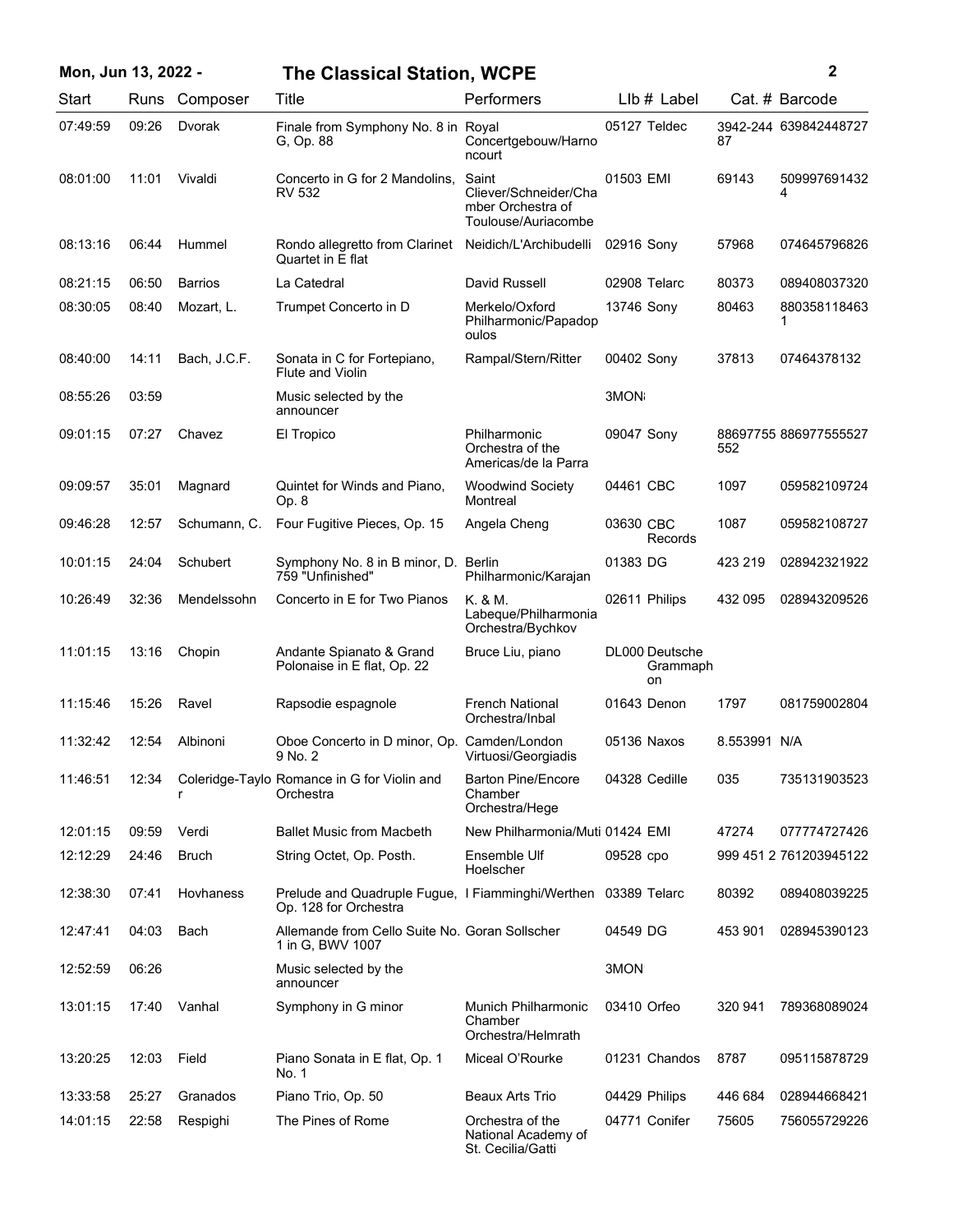| Mon, Jun 13, 2022 - |  |  |  |  |
|---------------------|--|--|--|--|
|---------------------|--|--|--|--|

## **Mon, Jun 13, 2022 - 3 The Classical Station, WCPE**

|  |   | ٦ |  |
|--|---|---|--|
|  |   |   |  |
|  |   |   |  |
|  | ٦ |   |  |

| Start    | Runs  | Composer            | <b>Title</b>                                                             | Performers                                          | LIb # Label                            |              | Cat. # Barcode             |
|----------|-------|---------------------|--------------------------------------------------------------------------|-----------------------------------------------------|----------------------------------------|--------------|----------------------------|
| 14:25:28 | 17:45 | Mozart              | Symphony No. 35 in D, K. 385<br>"Haffner"                                | Berlin<br>Philharmonic/Bohm                         | 04478 DG                               | 447416       | 028944741629               |
| 14:44:43 | 13:55 | Turina              | Piano Trio No. 2 in B minor,<br>Op. 76                                   | Margulis/Margulis/Mar<br>gulis                      | 13095 Warner<br>Classics               | 5495         | 82564628 082564628549<br>5 |
| 15:00:28 | 12:42 | Chavez              | Sinfonia India                                                           | London<br>Symphony/Mata                             | 07910 MMG                              | 10002        | 04716300022                |
| 15:14:40 | 15:35 | Vaughan<br>Williams | Fantasia on a Theme of<br><b>Thomas Tallis</b>                           | Saint Louis<br>Symphony/Slatkin                     | 00355 Telarc                           | 80059        | N/A                        |
| 15:31:30 | 27:19 | Schumann            | Piano Quartet in E flat, Op. 47                                          | Pressler/Emerson<br><b>String Quartet</b>           | 04695 DG                               |              | D 111966 D 111966          |
| 16:00:04 | 05:06 | Wagner              | Ride of the Valkyries from Die<br>Walkure                                | <b>Berlin</b><br>Philharmonic/Tennsted              | 00987 EMI                              | 47007        | N/A                        |
| 16:06:05 | 26:04 | <b>Bruch</b>        | Violin Concerto No. 1 in G<br>minor, Op. 26                              | Mutter/Berlin<br>Philharmonic/Karajan               | 00589 DG                               | 400 031      | 325914000312<br>0          |
| 16:33:04 | 14:22 | Desplat             | Selections from "The King's<br>Speech"                                   | Arch/studio<br>orchestra/Desplat                    | 09766 Decca                            | B001506<br>4 | 602527552866               |
| 16:48:41 | 10:07 | Glazunov            | Summer from The Seasons (a<br>ballet, Op. 67)                            | Philharmonia/Svetlano 00694 EMI<br>v                |                                        | 47847        | 077774784726               |
| 17:00:03 | 07:00 | Beethoven           | 1st mvt (Allegro vivace) from<br>Piano Sonata No. 2 in A, Op. 2<br>No. 2 | <b>Emil Gilels</b>                                  | 00212 DG                               | 415 481      | 028941548122               |
| 17:07:58 | 09:01 | Graun               | Horn Concerto in D                                                       | Tuckwell/Acad.<br>SMF/Brown                         | 01128 London                           | 417406       | 028941740625               |
| 17:17:54 | 11:29 | Enescu              | Romanian Rhapsody No. 1 in A Dubeau/La Pieta                             |                                                     | PV114 Analekta                         | 8746         | 774204874629               |
| 17:30:38 | 10:29 | Strauss Jr.         | <b>Glow Worms Waltz</b>                                                  | Czecho-Slovak State<br>Philharmonic/Wildner         | 02381 Marco Polo 8.223221 489103023221 |              |                            |
| 17:42:02 | 04:31 | Bach                | Aria (Andante) from Sonata No. Nathan Milstein<br>2 in A minor, BWV 1003 |                                                     | 04549 DG                               | 453 901      | 028945390123               |
| 17:47:28 | 05:47 | Verdi               | <b>Ballet Music from Aida</b>                                            | Met Opera<br>Orchestra/Levine                       | 02675 Sony                             | 52489        | 07464524892                |
| 17:54:10 | 04:40 | Elgar               | Caprice, Op. 17                                                          | Clein/Royal Liverpool<br>Philharmonic/Handley       | 06403 EMI                              | 01409        | 509995014092<br>3          |
| 18:00:05 | 11:22 | <b>Balakirev</b>    | Overture to King Lear                                                    | Singapore<br>Symphony/Hoey                          | 00779 Hong Kong 8.220324 N/A           |              |                            |
| 18:12:22 | 07:06 | Grieg               | Gavotte & Rigaudon from<br>Holberg Suite, Op. 40                         | Academy of St.<br>Martin-in-the-Fields/Ma<br>rriner | 01144 Argo                             |              | 417 132 028941713223       |
| 18:20:23 | 14:00 | Arensky             | Suite No. 4 for Two Pianos,<br>Op. 62                                    | Lavrova/Primakov                                    | 10790 LP<br>Classics                   | 1001         | 884501622455               |
| 18:35:38 | 05:06 | Pergolesi           | 1st mvt (Allegro) from Violin<br>Concerto in B flat                      | Mussumeli/I Solisti<br>Veneti/Scimone               | 01550 Erato                            | 88172        | 326965881722<br>5          |
| 18:41:39 | 07:34 | Mahler              | 2nd mvt (Trio) from Symphony<br>No. 1 in D, "Titan"                      | New York<br>Philharmonic/Mehta                      | 00321 Sony                             | 37273        | 07464372732                |
| 18:50:08 | 09:20 |                     | Music selected by the<br>announcer                                       |                                                     | 3MON                                   |              |                            |
| 19:01:18 | 60:33 |                     | Renaissance Fare                                                         | George Douglas                                      |                                        |              |                            |
| 20:03:41 | 32:14 | Mendelssohn         | Symphony No. 1 in C minor,<br>Op. 11                                     | London<br>Symphony/Abbado                           | 03798 DG                               | 471467       | 028947146728               |
| 20:37:40 | 24:54 | Rachmaninoff        | Piano Concerto No. 4 in G<br>minor, Op. 40                               | Andsnes/London<br>Symphony/Pappano                  | 09862 EMI<br>Classics                  | 40516        | 509996405162<br>8          |
| 21:04:24 | 32:04 | Mozart              | Piano Concerto No. 09 in E flat, Ashkenazy/London<br>K. 271              | Symphony/Kertesz                                    | 07812 London                           | 443 576      | 028944357622               |
| 21:38:13 | 09:58 | Berlioz             | Overture to Benvenuto Cellini,<br>Op. 23                                 | London<br>Symphony/Previn                           | 02597 EMI                              | 64745        | 077776474526               |